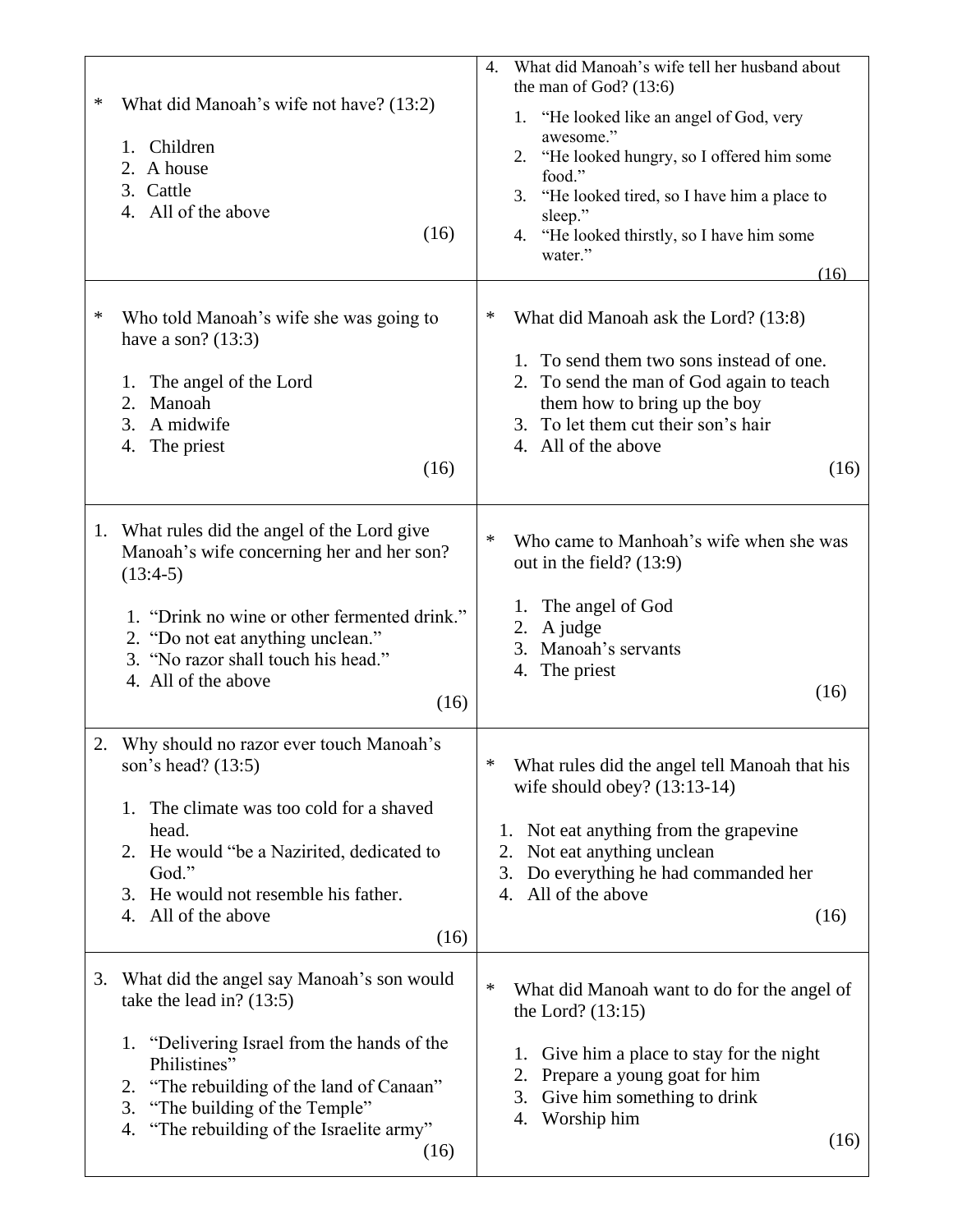| $\overline{4}$ .   | What did Manoah's wife tell her husband about<br>the man of God? $(13:6)$<br>1. "He looked like an angel of God, very<br>awesome."<br>2. "He looked hungry, so I offered him some<br>food."<br>"He looked tired, so I have him a place to<br>3.<br>sleep."<br>4. "He looked thirstly, so I have him some<br>water."<br>(16) | ∗<br>What did Manoah's wife not have? (13:2)<br>1. Children<br>2. A house<br>3. Cattle<br>4. All of the above<br>(16)                                                                                                                                                                                                                                                             |
|--------------------|-----------------------------------------------------------------------------------------------------------------------------------------------------------------------------------------------------------------------------------------------------------------------------------------------------------------------------|-----------------------------------------------------------------------------------------------------------------------------------------------------------------------------------------------------------------------------------------------------------------------------------------------------------------------------------------------------------------------------------|
| ∗                  | What did Manoah ask the Lord? (13:8)<br>1. To send them two sons instead of one.<br>2. To send the man of God again to teach<br>them how to bring up the boy<br>3. To let them cut their son's hair<br>4. All of the above<br>(16)                                                                                          | $\ast$<br>Who told Manoah's wife she was going to<br>have a son? $(13:3)$<br>1. The angel of the Lord<br>Manoah<br>2.<br>3.<br>A midwife<br>4. The priest<br>(16)                                                                                                                                                                                                                 |
| ∗                  | Who came to Manhoah's wife when she was<br>out in the field? $(13:9)$<br>1. The angel of God<br>A judge<br>2.<br>3.<br>Manoah's servants<br>The priest<br>4.<br>(16)                                                                                                                                                        | What rules did the angel of the Lord give<br>1.<br>Manoah's wife concerning her and her son?<br>$(13:4-5)$<br>1. "Drink no wine or other fermented drink."<br>2. "Do not eat anything unclean."<br>3. "No razor shall touch his head."<br>4. All of the above<br>(16)                                                                                                             |
| ∗<br>2.<br>4.<br>∗ | What rules did the angel tell Manoah that his<br>wife should obey? $(13:13-14)$<br>1. Not eat anything from the grapevine<br>Not eat anything unclean<br>3. Do everything he had commanded her<br>All of the above<br>(16)<br>What did Manoah want to do for the angel of<br>the Lord? $(13:15)$                            | Why should no razor ever touch Manoah's<br>2.<br>son's head? (13:5)<br>The climate was too cold for a shaved<br>1.<br>head.<br>2. He would "be a Nazirited, dedicated to<br>God."<br>3. He would not resemble his father.<br>4. All of the above<br>(16)<br>3. What did the angel say Manoah's son would<br>take the lead in? $(13:5)$<br>1. "Delivering Israel from the hands of |
|                    | Give him a place to stay for the night<br>1.<br>Prepare a young goat for him<br>2.<br>3.<br>Give him something to drink<br>Worship him<br>4.<br>(16)                                                                                                                                                                        | the Philistines"<br>"The rebuilding of the land of Canaan"<br>2.<br>"The building of the Temple"<br>3.<br>"The rebuilding of the Israelite army"<br>4.<br>(16)                                                                                                                                                                                                                    |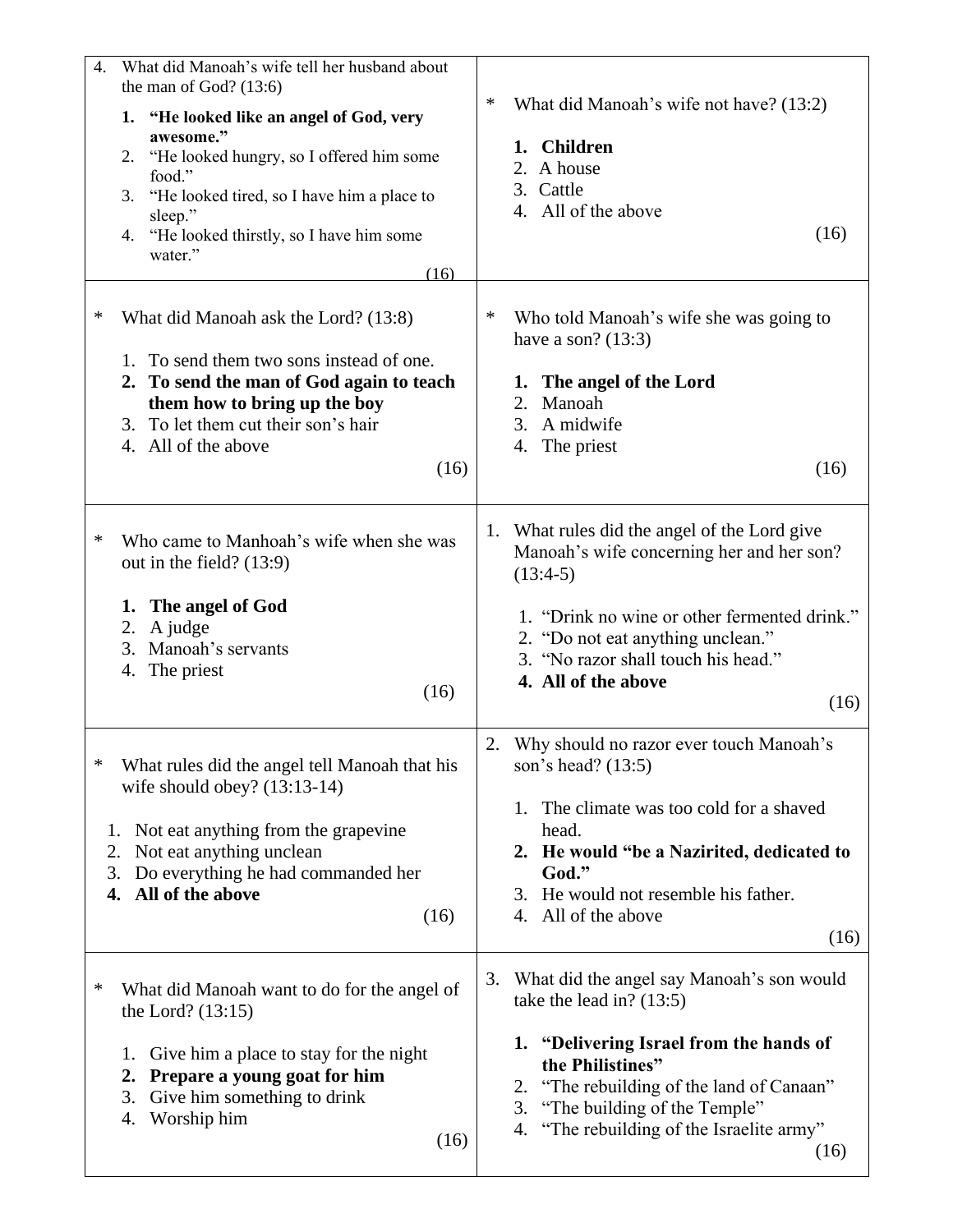| ∗  | What did the angel of the Lord tell Manoah to<br>do with the burnt offering? $(13:16)$<br>"Give it to the poor."<br>1.<br>"Throw it away."<br>2.<br>"Offer it to the Lord."<br>3.<br>4. "Eat it."<br>(16)                                                                                                                      | 7.<br>1.<br>2.<br>3.<br>4.    | What did Manoah and his wife do when they<br>saw amazing things happen to the burnt<br>offering? (13:20)<br>They fell with their faces to the ground.<br>They ran away in fear.<br>They ran away to tell their neighbors.<br>They stood back in awe.<br>(16) |
|----|--------------------------------------------------------------------------------------------------------------------------------------------------------------------------------------------------------------------------------------------------------------------------------------------------------------------------------|-------------------------------|--------------------------------------------------------------------------------------------------------------------------------------------------------------------------------------------------------------------------------------------------------------|
| ∗  | Why did Manoah want to know the name of<br>the angel of the Lord? $(13:17)$<br>1. So he could tell his friends about him<br>2. So he could write him a note<br>3. So he and his wife could honor him when<br>the angel's words came true<br>4. All of the above<br>(16)                                                        | $\ast$<br>(13:24)<br>1.<br>2. | What did Manoah's wife name her son?<br>Gideon<br>Moses<br>3. Samson<br>4. Joshua<br>(16)                                                                                                                                                                    |
| 5. | What was beyond Manoah and his wife's<br>understanding? (13:18)<br>The Lord's power<br>1.<br>2.<br>The angel of the Lord's name<br>His thoughts<br>3.<br>The ways of the Lord<br>4.<br>(16)                                                                                                                                    | 1.<br>2.<br>3.<br>4.          | 8. When did the Spirit of the Lord begin to stir<br>Samson? (13:25)<br>"When he got married"<br>"When he turned 25"<br>"When he went to Jericho"<br>"While he was in Mahaneh Dan"<br>(16)                                                                    |
|    | What did Manoah sacrifice to the Lord?<br>(13:19)<br>A young goat and a grain offering<br>1.<br>Vegetables from his field<br>2.<br>3.<br>A lamb<br>An ox<br>4.<br>(16)                                                                                                                                                         |                               |                                                                                                                                                                                                                                                              |
| 6. | What did the Lord do while Manoah and his<br>wife watched the burnt offering? (13:19-20)<br>1. He sent another angel to tell them what to<br>do.<br>2. As the flame blazed up toward heaven,<br>"the angel of the Lord ascended in the<br>flame."<br>3. He came down from heaven in a cloud.<br>All of the above<br>4.<br>(16) |                               |                                                                                                                                                                                                                                                              |

┱

 $\mathbf{r}$